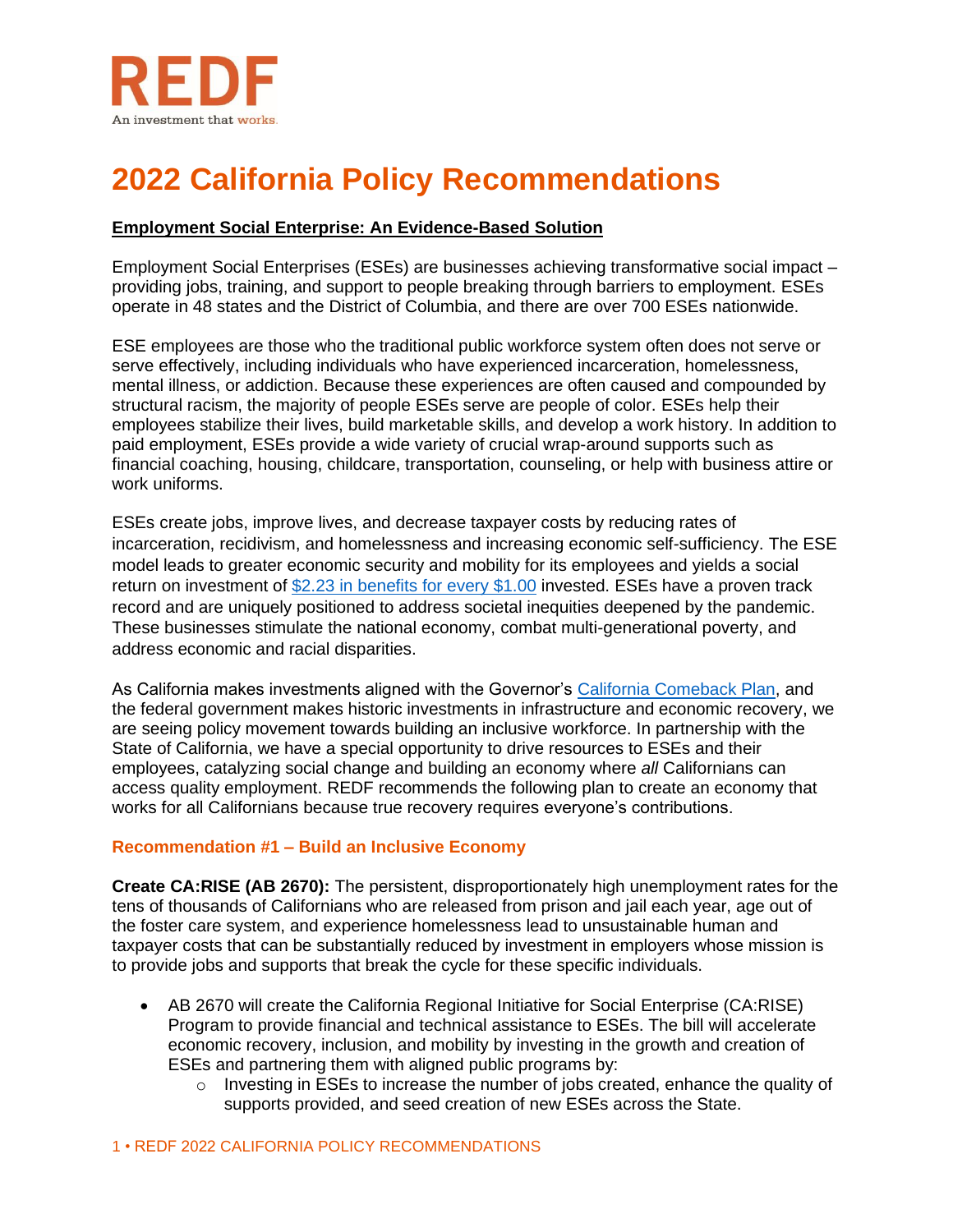

- $\circ$  Connecting California populations that have experienced homelessness and/or incarceration with sustained, quality employment through private and public job opportunities, including high road jobs.
- o Funding technical assistance providers to supply a range of services and support, including attracting capital, entering new markets, strengthening operations, and coordinating with State and local public agencies.
- CA:RISE is designed to build on the success of [LA:RISE,](https://redf.org/what-we-do/larise/) a partnership with the City and County of Los Angeles and private philanthropy that has helped over 5,000 individuals access jobs and supports. CA:RISE will provide equitable access to capital and technical assistance to ESEs and accelerate the economic mobility of CA:RISE participants, preparing them for jobs in growth industries.

**Expand Employee Ownership (SB 1407):** Employee-owned businesses, commonly formed as Employee Stock Ownership Plans (ESOPs) or Worker Cooperatives (co-ops), provide proven benefits to businesses, workers, and society. These include stronger business performance, quality jobs and wealth building opportunities for employees, and stronger local economies. SB 1407 will invest in worker-owned businesses by providing financial and technical assistance and helping small businesses transition to worker-owned businesses. SB 1407 will establish a dedicated hub within the Governor's Office of Business and Economic Development that will help educate stakeholders about employee ownership, assist business owners and workers in navigating available resources, provide funding for technical assistance, and streamline and reduce barriers to the existing business transition process.

**Establish California Foster Youth Hiring Tax Credit (AB 1861)**: Building off the existing Homeless Hiring Credit for individuals experiencing homelessness (that REDF supported), AB 1861 would enable qualifying employers to receive a scaling tax credit of up to \$10,000 for each eligible transition-age foster youth at extreme risk of homelessness that they employ in a taxable year. The credit would be available for taxable years beginning January 1, 2023 through December 31, 2027 for prioritizing the employment of eligible current and former foster youth between the ages of 16 to 26. AB 1861 will connect these youth to employment and career opportunities to help them achieve self-sufficiency, prevent homelessness, and re-grow California's critical workforce, while simultaneously reducing taxes for California's struggling businesses. This bill establishes a powerful financial mechanism for improving foster youth employment prospects, connecting these young people to career pathways, advancing economic equity, and meeting the employment needs of California businesses.

#### **Recommendation #2 – Reform Private Attorney Generals Act (PAGA)**

Under the Labor Code, PAGA authorizes aggrieved employees to file lawsuits to recover civil penalties on behalf of themselves, other employees, and the State of California for Labor Code violations. PAGA (enacted in 2004) moved labor and wage violation compliance from the California Attorney General to private attorneys, ultimately to the detriment of those workers intended to be protected by labor law. There is no cure process; if an employer violates, private attorneys can immediately go into litigation. The incentives established can have a particularly harsh impact on ESEs that face the high costs of litigation whether or not there has been a violation of any kind, threatening their social mission of providing quality employment to people who are overcoming significant barriers to work. An established cure process would minimize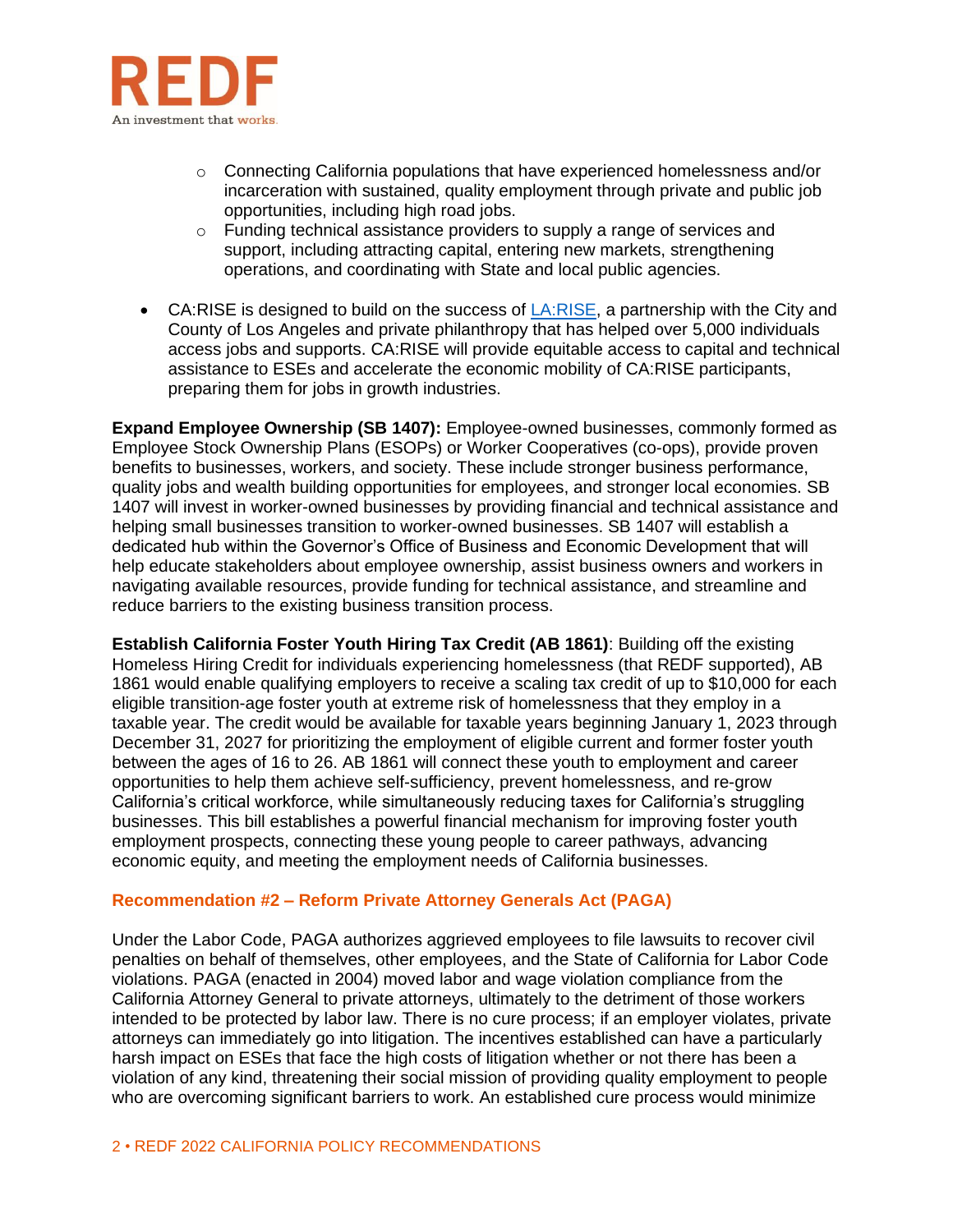

the litigation costs while enabling the remedy of violations. PAGA should be reformed specifically for nonprofit ESEs to create a cure process for an ESE to remedy its violations.

#### **Recommendation #3 – Implement SB 779**

With unanimous and bipartisan support from the State Legislature in 2021, Governor Newsom signed Senate Bill 779 into law, defining ESEs among the recognized "earn and learn" programs under the California Workforce Innovation Opportunity Act. The ESE definition could be used in new and existing State funding opportunities across agencies.

- The California Workforce Development Board should execute their Employment Models [for Transitional Jobs Information Notice](https://www.edd.ca.gov/jobs_and_training/notices/wsin21-09.htm) and provide technical assistance to local workforce development boards to create pilot programming focused on ESE investment.
- The Employment Training Panel should create an ESE pilot grant program based on the [SEED Grant](https://etp.ca.gov/wp-content/uploads/sites/70/2021/03/03-10-2021-SEEDGrant_Summary.pdf) initiative. The program would promote economic, social, and racial equity, targeting populations including formerly incarcerated and housing insecure individuals, as well as opportunity youth and Californians recovering from addiction.
- The California Infrastructure and Economic Development Bank (IBank) and the State Treasurer's Office should strengthen their SSBCI program by financing ESEs that are active in underserved communities. To accelerate public-private investment in businesses while employing individuals who are overcoming high barriers to work, the Venture Capital program at IBank should invest in ESEs.
- State budget and bills focused on housing and employment of individuals returning home from incarceration, such as AB 328, should incorporate ESEs as one of the priority strategies for implementation.

#### **Recommendation #4 – Implementation of Clean CA**

Within the much-acclaimed [Clean California Initiative,](http://www.ebudget.ca.gov/2021-22/pdf/Revised/BudgetSummary/Transportation.pdf) there is a \$150 million investment that will primarily flow into ESEs. The Governor called for a \$1.5 billion investment to transform public spaces and clean public spaces near highways. This initiative includes the [creation of an](https://www.gov.ca.gov/wp-content/uploads/2021/05/HOMELESSNESS-CRISIS-FACT-SHEET.pdf)  [estimated 15,000 jobs,](https://www.gov.ca.gov/wp-content/uploads/2021/05/HOMELESSNESS-CRISIS-FACT-SHEET.pdf) including for ESE employees – individuals who aspire for a quality job while they are overcoming steep barriers to work including incarceration and homelessness. In Clean California's implementation, Caltrans should contract or subcontract with ESEs to expand or create new business lines that support the transformation of public spaces and highways and create an onramp to quality jobs for individuals overcoming barriers to employment.

## **Recommendation #5 – Expand Benefits & Opportunities to ESE Employees**

The State must create a public benefits system that promotes economic mobility and financial independence as well as access to benefits. This includes eliminating obstacles and disincentives, such as asset caps and occupational licensing barriers, for talented individuals overcoming steep barriers to employment and working to improve their futures. California must reimagine the existing benefits and tax system to provide direct and easy-to-access support that provides stability as individuals navigate life's challenges with the goal of ending and preventing generational poverty.